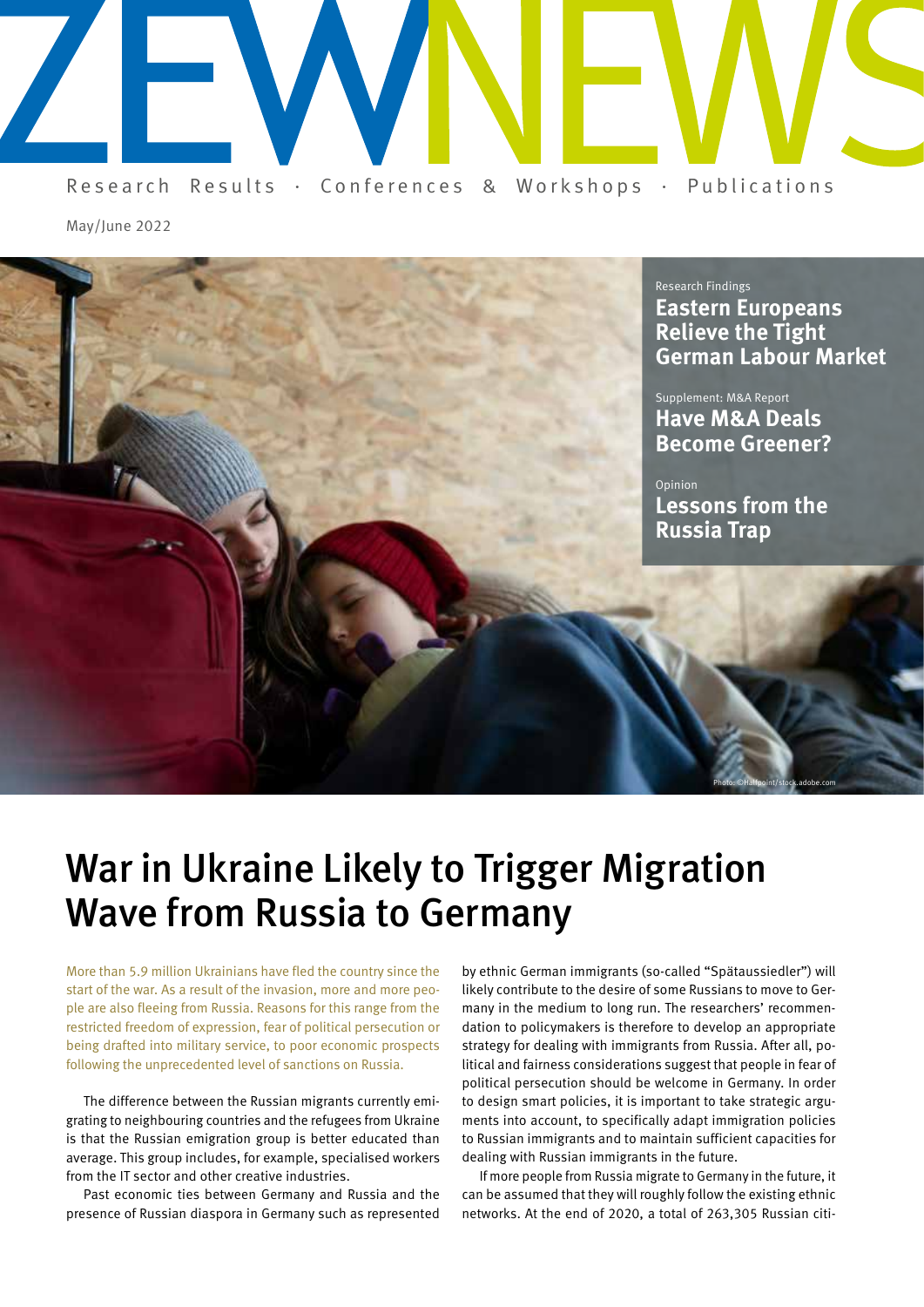zens were registered in Germany. Russian nationals are currently mainly located in large cities such as Berlin, Hamburg and Munich, with the highest population shares in Baden-Baden (1.7 per cent), Bayreuth (1.1 per cent), and Schweinfurt (0.9 per cent). In contrast, the number of ethnic German immigrants is larger and somewhat more evenly distributed throughout Germany, albeit concentrated in the states of North Rhine-Westphalia and Baden-Württemberg.

Due to the current flight and other travel restrictions, Germany has not yet experienced an immediate wave of Russian migration. But examples from countries that are geographically and culturally closer to Russia are indicative of what can be expected in Germany in the medium term.

Although no official estimates are yet available, there are indications that the number of Russian immigrants to former Soviet countries in the Caucasus and Central Asia, as well as Turkey, is currently rising rapidly. Armenia, for example, is estimated to have taken in up to 75,000 people from Russia in the first three weeks of the war alone, which is equivalent to 2.5 per cent of its population. The number of daily flights between the capital Yerevan and various destinations in Russia is reported to have quadrupled compared to pre-war levels, while local prices for rental housing and office space are skyrocketing in the face of the demand shock.

The ZEW expert brief can be downloaded (in German only) at: *www.zew.de/PU83292-1*

> Katia Gallegos Torres, katia.gallegostorres@zew.de Dr. Katrin Sommerfeld, katrin.sommerfeld@zew.de

SHARE OF RUSSIAN NATIONALS IN THE POPULATION (31.12.2020)



Notes: The following districts were combined because they are only processed by one foreigners authority and<br>therefore cannot be presented separately: Kassel city and the district of Kassel, all districts in Saarland, Cott and the district of Spree-Neiße.

Source: Federal Statistical Office, GENESIS-Online, Table 12521-0041, own presentation.

# Eastern European Migrants Help Relieve the Tight German Labour Market

Germany heavily depends on workers from other EU countries. As a result of the EU's free movement of workers, the number of immigrant workers has more than quadrupled since 2011: in 2020, 1.3 million Eastern Europeans were working in Germany subject to social security contributions. Mainly, they worked in the postal and warehousing sectors, as drivers and in cleaning. Most of them pay into the German social security system, while employment as mini-jobbers and postings play a minor role among Eastern Europeans.

A recent expert brief by ZEW has looked at the consequences of the free movement of workers from Central and Eastern Europe for the German labour market. From 2000 to 2010, the share of foreign employees subject to social security contributions remained relatively constant at around 6.5 per cent. Since the free movement of workers from the new EU Member States came into effect in 2011, there has been a strong increase in the number of Eastern Europeans taking up employment in Germany that

is subject to social security contributions. The share of foreign employees subject to social security contributions grew to 12.9 per cent in 2020. On average, just under 107,000 people from the so-called EU-8 and EU-2 countries came to Germany each year. These are Poland, Estonia, Latvia, Lithuania, Slovakia, Slovenia, the Czech Republic and Hungary (EU-8), plus Romania and Bulgaria (EU-2). Overall, more and more Eastern Europeans came to Germany after the EU eastward enlargements.

### Most Eastern European employees pay into the German social security system

The employment growth is strongly driven by employees from Eastern Europe who are subject to full social security contributions, and not by mini-jobbers. Eastern Europeans therefore pay into the German social security system and acquire corresponding entitlements, although these may be very small. Other forms of employment such as postings, marginal employment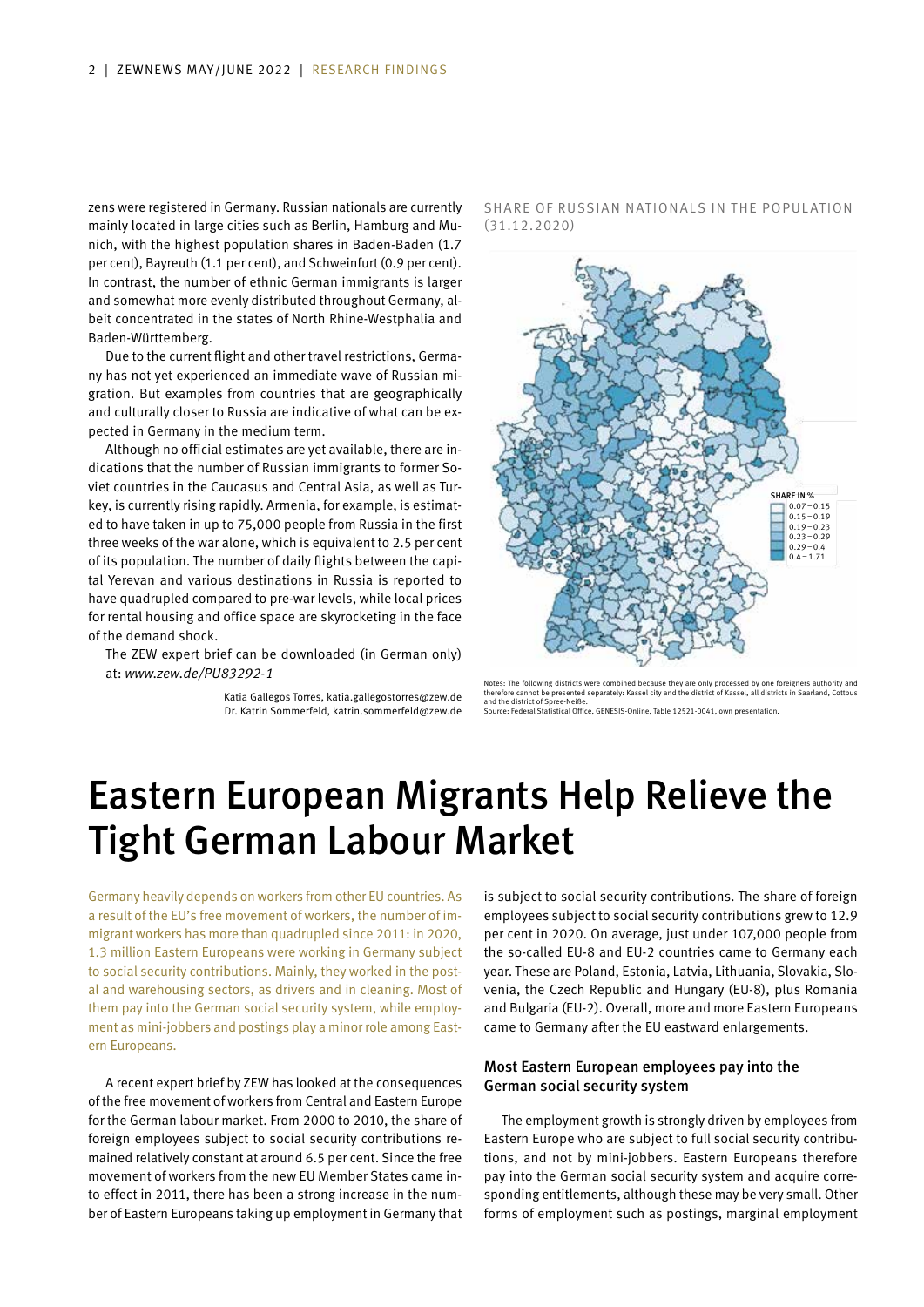and self-employment have stagnated at a significantly lower level for years. The share of mini-jobbers fell from almost a quarter to only eight per cent (EU-8) and nine per cent (EU-2) – corresponding to around 90,000 employees – in recent years. For the EU-8 countries, postings are the second most important form of employment, which has levelled off at around 250,000 postings since 2011.

### Eastern Europeans work disproportionately often in occupational fields with shortages of skilled workers

A look at the occupational fields in which Eastern Europeans are currently employed also confirms this finding: the employment of EU-8 and EU-2 nationals is highest in the postal and warehousing industry (170,000). This is followed by occupations as drivers in road transport (107,000), as well as in cleaning (102,000). The largest share of Eastern Europeans in an occupational field is in cleaning (36 per cent), food and beverage production (33 per cent), and building construction (32 per cent).

Such occupations in particular are characterised by low requirements for language skills or other non-routine interactive tasks. Many of the employees from the EU-8 and EU-2 work as skilled workers ("Fachkräfte"), but below their qualification

level. For the future, it is therefore necessary to make even better use of immigrants' skills than before. Therefore, political efforts should aim at opening up appropriate career paths.

In addition, compared to Germans, employees from the new EU countries work disproportionately often in occupational fields where there are shortages of skilled workers, which is why they tend to contribute to relieving the tight German labour market. According to the analysis, six of the top 15 occupational fields in which Eastern Europeans are most frequently employed lack skilled workers. These include nursing and geriatric care, metal construction and agriculture. 43 per cent of EU employees work in occupations with skilled labour shortages, while this is only true for about 32 per cent of Germans. Overall, however, immigration to date has not been sufficient to compensate for the existing shortages of skilled workers and those expected in the future. Whether other migrant groups, such as asylum seekers or the recent influx of Ukrainian refugees, will be able to contribute to eliminating the shortages in the occupations mentioned is still unclear.

The ZEW expert brief is available to download (in German only) at: *www.zew.de/PU83319-1*

> Katia Gallegos Torres, katia.gallegostorres@zew.de Dr. Katrin Sommerfeld, katrin.sommerfeld@zew.de



#### TYPES OF EMPLOYMENT: EU-2 TYPES OF EMPLOYMENT: EU-8



**SOURCE:** Postings: European Commission – HIVA Research Institute for Work and Society, University of Leuven (KU Leuven) for the years from 2012 onwards, and Wagner & Hassel (2015) for the data before 2012. Low-income work

### IN THIS ISSUE

| War in Ukraine Likely to Trigger Migration Wave  |
|--------------------------------------------------|
| Eastern European Migrants Help Relieve the Tight |
| <b>Excessive Adherence to Crisis Policies</b>    |
|                                                  |

| To What Extent Do Natural Disasters |  |
|-------------------------------------|--|
|                                     |  |
|                                     |  |
|                                     |  |
|                                     |  |
|                                     |  |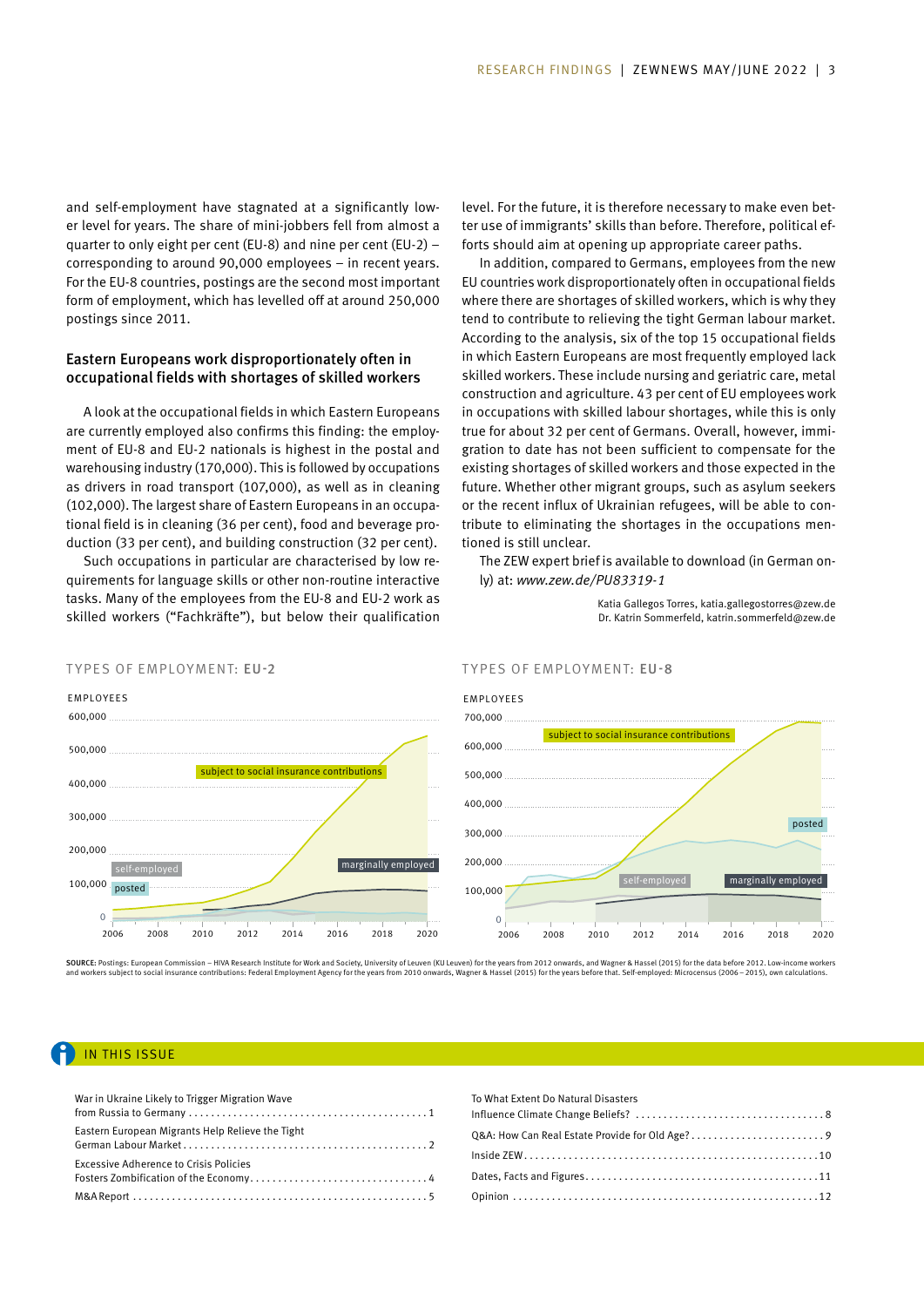

# Excessive Adherence to Crisis Policies Fosters Zombification of the Economy

As the COVID-19 crisis slowly abates, the EU Member States are now confronted with a new economic crisis as a result of the war in Ukraine. The rapid succession of crises reinforces the need to respond with highly targeted and temporary aid measures to avoid wasting public resources and preserve fiscal buffers.

Against this background, a new study by ZEW Mannheim for the European Parliament has examined which Member States have pursued insufficiently targeted policy measures to cushion the pandemic crisis over the past two years and have remained in crisis mode for too long despite economic recovery. Italy, France and Greece in particular have been too slow in scaling down their aid measures. In the case of Germany, the study criticises in particular that the government has adhered to the very generous short-time work rules for too long.

### Vigorous fiscal responses in Europe in 2020 was appropriate

The study stresses that the vigorous fiscal response at the beginning of the pandemic in 2020 was in principle appropriate. However, when comparing the size of the initial aid packages between EU states, it becomes clear that some of them may have been excessive: The scale of support was exceptionally high in Greece, Italy and Germany. This is also true if you put the size of the aid in relation to the severity of the coronavirus-induced recession.

The study argues that two years after the outbreak of the pandemic, the undifferentiated massive aid is no longer appropriate. Based on the experience gained in coping with the pandemic, it is possible to scale back support measures even in recurrent pandemic waves. The analysis also makes clear that several business models will no longer be viable in the 'new normal'. According to the study author, it does not make sense to support companies for years when their business model has become obsolete due to the permanent changes brought about by the pandemic. The survival of non-viable firms as a result of government subsidies or artificially low interest rates leads to so-called

"zombification" of the economy. As a consequence, the survival of zombie firms prevents an efficient reallocation of labour, entrepreneurs and capital and is likely to reduce the growth potential of an economy.

The analysis quantifies the planned normalisation of public budgets by 2023 and shows that the corrective measures in Italy, France and Greece have been particularly slow. Eastern European states such as Estonia, on the other hand, are characterised by a distinctly quick exit from all crisis measures and can thus avoid an unnecessary build-up of public debt. They are therefore much better prepared than others to cope with the new crisis situation.

### Short-time work scheme in Germany: False incentives and hindrance of structural change as a consequence

The ZEW study also compares the characteristics of credit and short-time work programmes in the pandemic. In the case of government loan guarantees, Spain has a particularly promising strategy because banks there bear a larger share of the default risk, which creates incentives for them to test the viability of business models.

In terms of short-time work schemes, the schemes differ across countries in terms of precautions taken to avoid zombification risks. Germany stands out negatively because there is a trade-off between protecting businesses and creating false long-term incentives. Unlike in all other EU Member States, in Germany the wage replacement rate increases with the duration of short-time work. This is likely to lead to far-reaching disincentives and obstacles to structural change.

This European comparison provides another important argument to critically question the further extension of the maximum use of short-time work to 28 months recently decided by the German government.

The study is available to download at: *https://www.europarl. europa.eu/RegData/etudes/IDAN/2022/689476/IPOL\_ IDA(2022)689476\_EN.pdf* 

Prof. Dr. Friedrich Heinemann, friedrich.heinemann@zew.de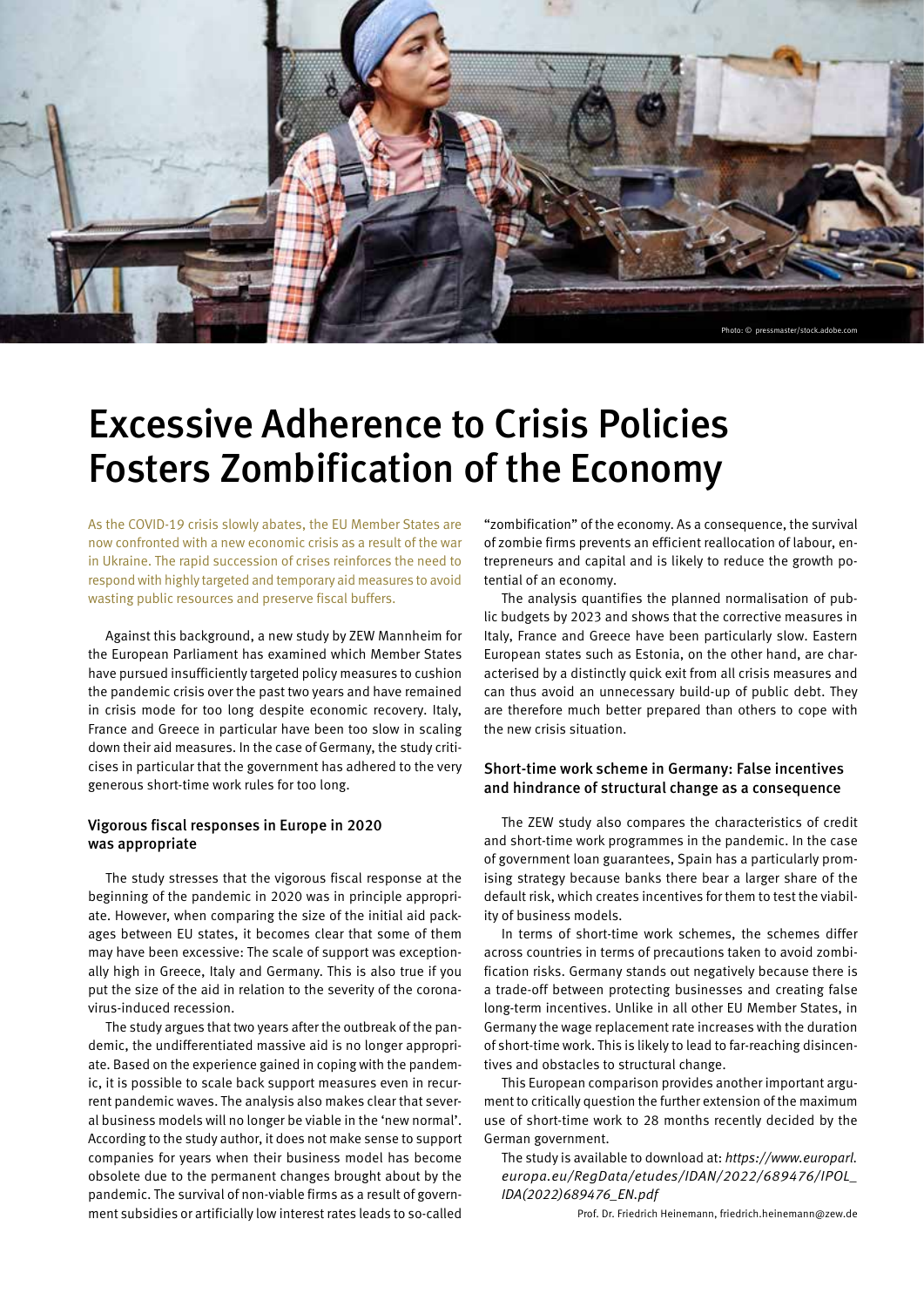

# Mergers and Acquisitions in Germany Start off Rather Cautiously in 2022

The ZEW-ZEPHYR M&A Index, established in 2005 to measure mergers and acquisitions (M&A) involving German companies, recorded the weakest start to the year since its introduction in 2022. M&A activity usually peaks in January. This year, however, the index stands at only 87 points at the beginning of the year, while in the last 16 years the average value for January was 131 points.

The past three years have been very turbulent for German companies and the start of this year does not suggest any improvement. The German elections should have provided more economic clarity, but the build-up of Russian troops on the Ukrainian border since November and the war have led to more uncertainty in the business landscape and a reluctance to make costly acquisitions. Taking the development of the index in the past as a basis for forecasts for the future, it will take some time

before an increase in mergers and acquisitions involving German companies can be seen again.

One of the most notable deals in the last six months involving a German firm was the takeover of the German automotive parts supplier Hella by its French competitor Fuarecia. The transaction was completed on 31 January, with Fuarecia acquiring Hella for four billion euros. Forvia, the company created by the merger, is now the fourth largest automotive parts supplier in Europe and the seventh largest in the world. Another high-profile deal was the acquisition of Allnex – a German manufacturer of industrial paints and coating materials – by PPT Global Chemical, a petrochemical company based in Thailand, for four billion euros as well. The acquisition was completed on 30 December. Both deals were announced in the summer of 2021.

Ilona Tsanko, Ilona.tsanko@zew.de



ZEW-ZEPHYR M&A INDEX GERMANY

The ZEW-ZEPHYR M&A Index measures the number of M&A transactions completed in Germany each month. It considers only mergers and acquisitions by and with German companies. It does not differentiate between the country of origin of the buyer or partner. This means that both domestic and international buyer companies are considered, provided that the target companies are active in Germany. The M&A Report is a biannual publication issued by ZEW and Bureau van Dijk. It uses the Zephyr database to report current topics and developments in global mergers and acquisitions. The Zephyr database,



which is updated on a daily basis, contains detailed information on over 1.9 million mergers and acquisitions, IPOs, and private equity transactions around the world.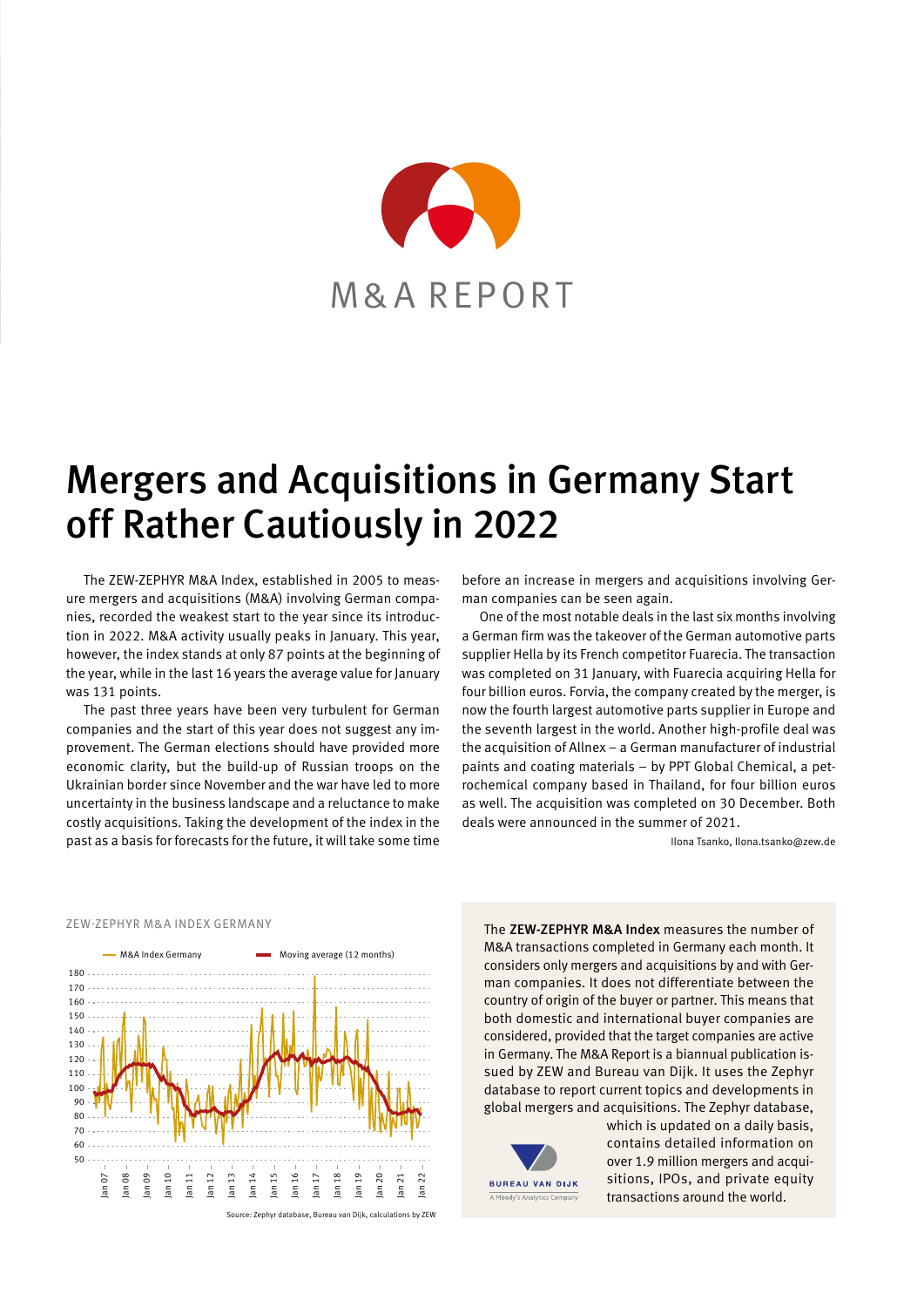# Have Mergers and Acquisitions Become Greener in the Past Decade?

Climate change is one of the key challenges of the 21st century and beyond. Over the last decade, people have become more aware of the perils of climate change, and movements such as Fridays for Future have emerged. In politics, too, climate issues are now high on the agenda, and green parties are experiencing a rise in popularity. For example, the German green party 'Bündnis 90/Die Grünen' are one of the coalition parties forming in the current federal government, having won the third most votes in last autumn's federal election. There is also a discernible trend in business towards more environmentally friendly technologies. An important question is whether this trend has also reached M&A deals.

To answer this question, it is worthwhile to look at the M&A rationales, i.e. the reasons that the companies involved in a merger or acquisition give for their transactions. This way, it is possible to see from their perspective why a takeover is advantageous for themselves and for society.

The number of deals in which 'green' keywords – such as 'sustainability' or 'renewable' – are mentioned in connection with a merger or acquisition has indeed increased in Germany and the USA over the last ten years. In Germany, only 3.5 per cent of the justifications for a merger or acquisition contained at least one green keyword in 2011; by 2021, this share had more than doubled, rising to 8.4 per cent. In the US, the share of green mergers and acquisitions did not grow quite as strongly. Between 2011 and 2021, the share increased from 4.6 to 5.5 per cent and actually declined by 2019. However, in both countries, the rise in the share of green M&A deals was particularly strong in the last two years.

It remains to be analysed whether this trend towards green M&A rationales is driven by companies that are actually concerned about sustainability or whether it is a case of greenwashing, i.e. an attempt to present themselves as environmentally conscious in order to improve their corporate image.

Alexander Kann, alexander.kann@zew.de





# M&A Transactions in the Utilities Sector – Are There Signs of a Trend Reversal?

Even before the start of the COVID-19 pandemic, the transaction volume in the electricity, gas and water supply sector in the European Union had decreased significantly. This trend has continued, especially in 2020 and 2021. In these two years, the number of acquisitions of companies from the utilities sector reached its lowest level in the last ten years.

### Electricity supply sector suffers greatest pandemic-related losses

As in previous years, the electricity supply sector continues to record the largest number of takeovers. At the same time, this sector has also seen the heaviest losses as a result of the coronavirus pandemic.

The number of takeovers in the gas supply sector essentially follows a similar trend as in the electricity sector. Here, too, a significant decline can be observed in the years following a peak in transactions in 2018. The development of takeovers in the water supply sector, on the other hand, is somewhat different. Over the course of the years 2011 to 2021, it has remained at a relatively low but constant level.

However, the first signs of a reversal of this negative trend in the number of company takeovers in the utilities sector can be seen when looking at the development in industries that are closely related to this sector. For example, electricity, gas and water supply in particular are also infrastructure-intensive activities in which many other companies are involved, such as engineering firms or construction companies.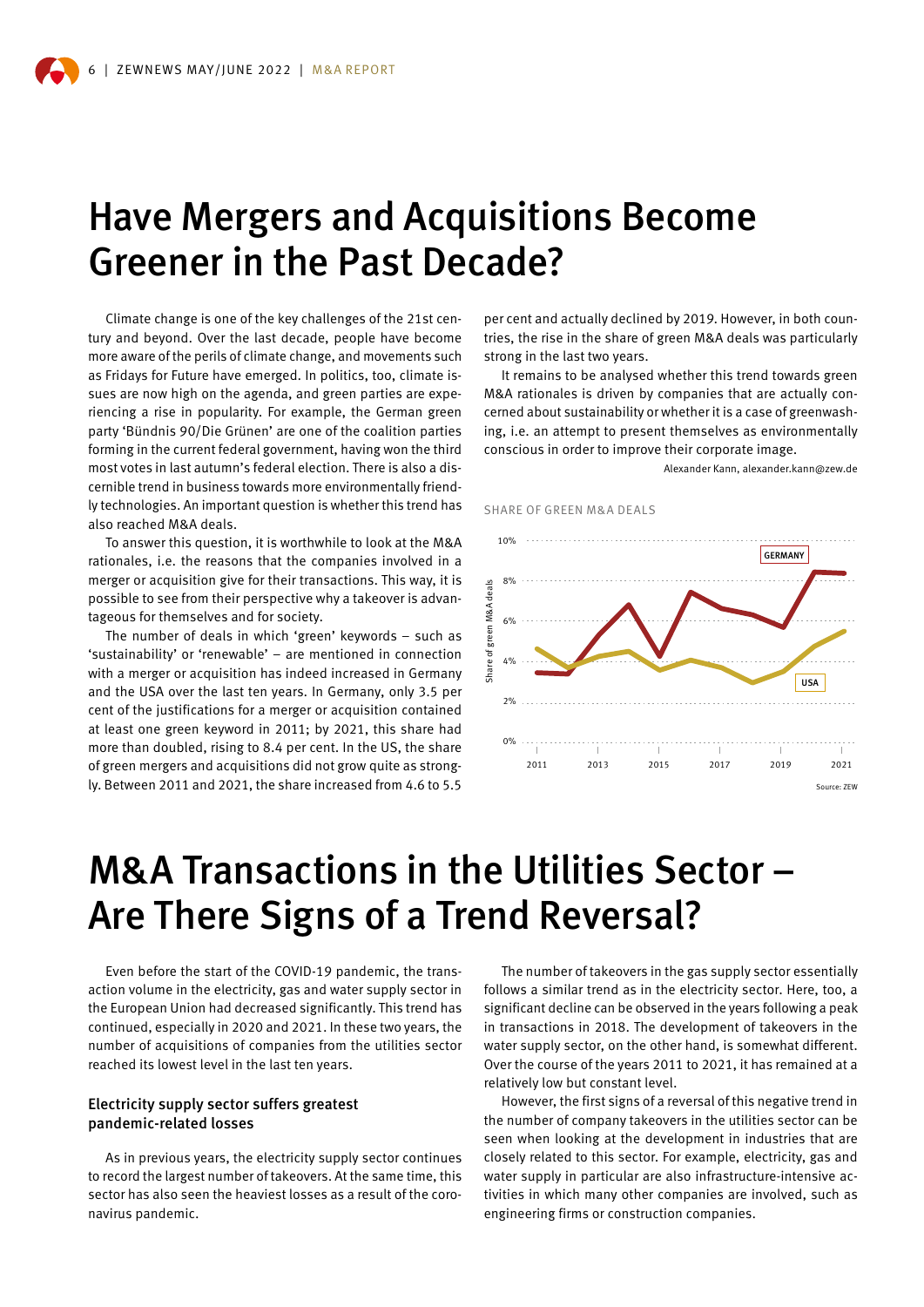

Number of company acquisitions in the electricity, gas and water supply sectors in the years 2011 to 2021. The number of acquired companies within the European Union is considered and classified by sector. Some companies are active in several supply sectors. The sample encompasses a total of 2,281 acquisitions. Source: ZEW

Looking at the development of the number of company takeovers in engineering and planning offices linked to the utilities and energy sector, underground line construction and other utility-related services, 2021 shows a clear increase again for the first time.

#### Increase in takeovers in utilities-related industries

In the years before, the development in these sectors had essentially followed the trends generally prevailing in the utilities sector. However, it remains to be seen to what extent this renewed increase in takeover activity in the utility-related sectors of the economy will also herald a general trend reversal for the utilities and energy sector.

Moritz Lubczyk, moritz.lubczyk@zew.de

# Iron Curtain in M&A Activities Between Eastern and Western Europe

Since the collapse of the Soviet Union and the fall of the Iron Curtain 30 years ago, Eastern European countries have been striving to integrate into Western economies. Although they have made progress and some Eastern European countries are now members of the European Union, they still have a lot of catching up to do, as GDP in Western Europe is more than twice that in the East. They also lag behind in terms of mergers and acquisitions: companies based in Eastern Europe almost exclusively acquire Eastern European firms.

An analysis of 176,215 M&A deals that took place in Europe between 2005 and 2021 shows that in less than one per cent of transactions involving a Western European target, the acquiring company was from Eastern Europe. This could be due to the economic disadvantage many companies in the former communist countries experience.

The picture is different for Eastern European target companies: at the beginning of the 2000s, the acquiring company came

from Western Europe in around 25 per cent of European M&A deals in which an Eastern European company was taken over. Until 2010, hopes were high that Eastern European countries would integrate economically and politically with the West; by 2007, eleven Eastern European countries had joined the EU. But since then, the share of intra-European deals with Western acquirers has gradually decreased to just eleven per cent in 2021. Following the events that took place in Ukraine in 2014, including the Maidan revolution, the start of the Donbas war and Russia's annexation of Crimea, the decline has accelerated.

This trend is probably the result of growing uncertainty about geopolitical developments in the region, especially with regard to Russian ambitions. Russia's attack on Ukraine took many companies by surprise, which could result in even less M&A activity between Western and Eastern Europe. The Iron Curtain may not have fallen completely after all.

Ilona Tsanko, ilona.tsanko@zew.de

#### M&A ACTIVITIES BETWEEN EASTERN AND WESTERN EUROPEAN COMPANIES (2000 – 2021)



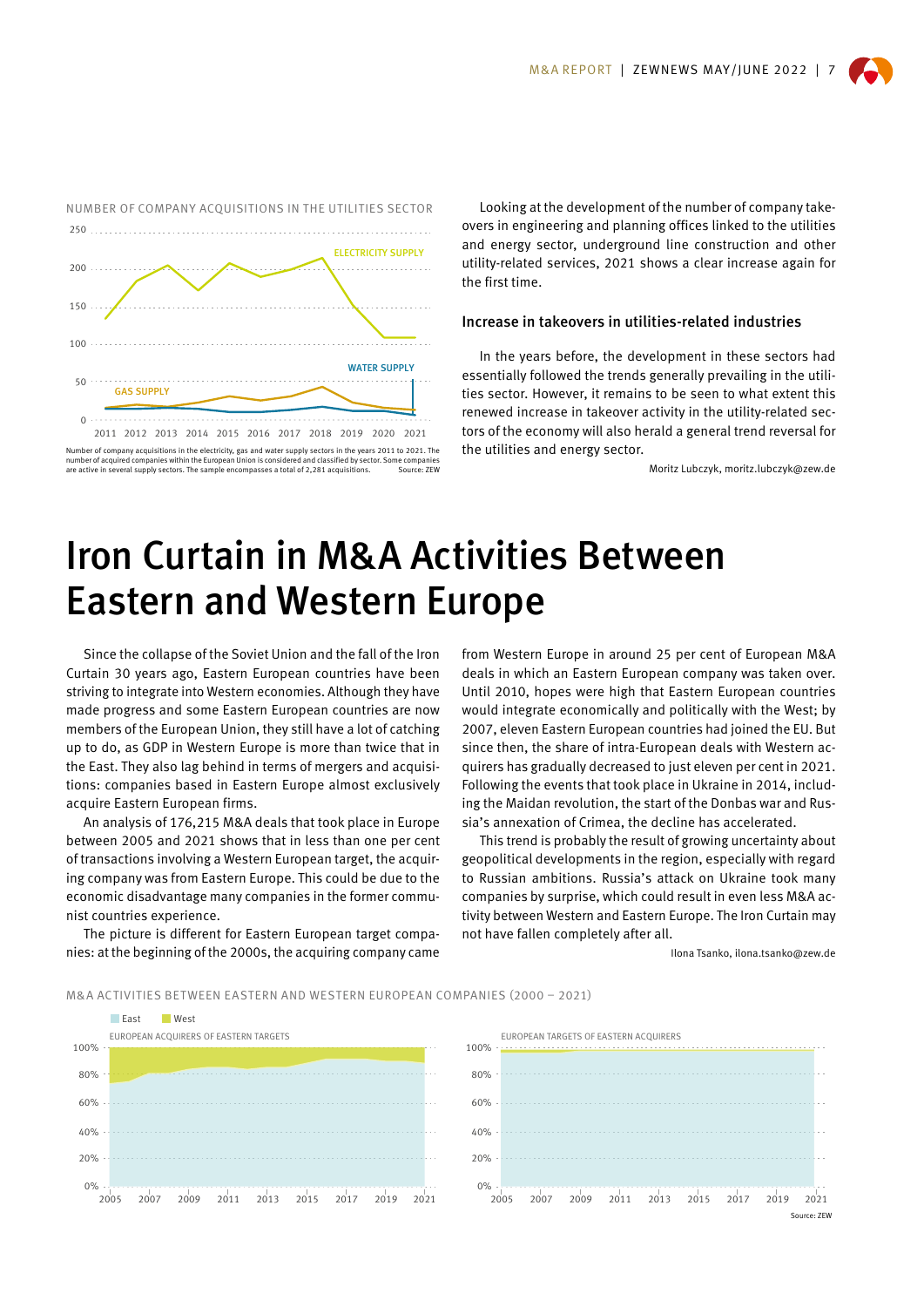

# To What Extent Do Natural Disasters Influence Climate Change Beliefs?

People who are convinced of the existence of man-made global warming are confirmed in their belief when a flood disaster occurs in their immediate vicinity. But does such an experience of a flood also convince climate change sceptics?

Public support for environmental policies depends crucially on citizens' beliefs regarding climate change. Individuals who are convinced of the existence of climate change are more likely to approve of climate policy measures than sceptics who do not believe in global warming. But how are these individual beliefs influenced by personal experience of a natural disaster that might be directly related to climate change? This question was examined in a recent ZEW analysis.

The study is based on the Socio-Ecological Panel (Green-SÖP), a data set that relies on surveys conducted jointly by the RWI – Leibniz Institute for Economic Research and the market research institute forsa in the years 2012 to 2015. The Socio-Ecological Panel contains data on 11,194 households whose geographical location and distance from the flood event were precisely determined. The survey participants were divided into two groups, according to whether they were already convinced of the existence of man-made climate change at the time before the flood or not. Undecided respondents were not considered. These data were combined with satellite images of the flood in May/June 2013.

### Major flood event in 2013: Tens of thousands evacuated, billions in damages

The flood was triggered by extremely heavy rainfalls, and particularly affected regions along the Danube and Elbe rivers and their tributaries. The insured damage amounted to 1.8 billion dollars, while the total economic damage to households, businesses, and public infrastructure in Germany was estimated at 6.2 billion dollars. They mainly occurred in the federal states of Saxony, Saxony-Anhalt and Thuringia, but also in Baden-Württemberg and Bavaria. Approximately 600,000 people were affected by this major flood event, about 80,000 had to be evacuated, and 14 people died.

The study looks at people who lived half a kilometre, one kilometre, two kilometres and five kilometres away from the flood. As described, the researchers distinguished between climate change sceptics and people who do not doubt climate change. Climate change sceptics were on average more likely to be male, less educated, more politically conservative, older and more likely to live in eastern Germany.

### People convinced of the existence of climate change are confirmed in their belief

The ZEW study investigates whether the flood in 2013 influenced people of these two belief groups differently in their attitude towards climate change. It shows that both the distance to the flood and the prior belief regarding climate change played a role. Thus, the disaster had an effect especially on those people who lived less than one kilometre away and thus experienced the event in their immediate vicinity. This effect was different for the two groups of people, depending on their previous convictions. If the residents were already convinced of the existence of man-made climate change before the flood, they were confirmed in their attitude afterwards.

The climate change sceptics, on the other hand, were rather unimpressed by the floods in their immediate vicinity as far as their beliefs about climate change were concerned. Although a change of mind was observed among them as well, this was not related to their local flood experience.

In this respect, the results of the study illustrate that the occurrence of the flood in the immediate vicinity confirmed previously existing beliefs about the existence of climate change, but had no measurable effect on the views of climate change sceptics.

The study can be downloaded at: *https://www.sciencedirect. com/science/article/pii/S095937802200053X* 

Dr. Daniel Osberghaus, daniel.osberghaus@zew.de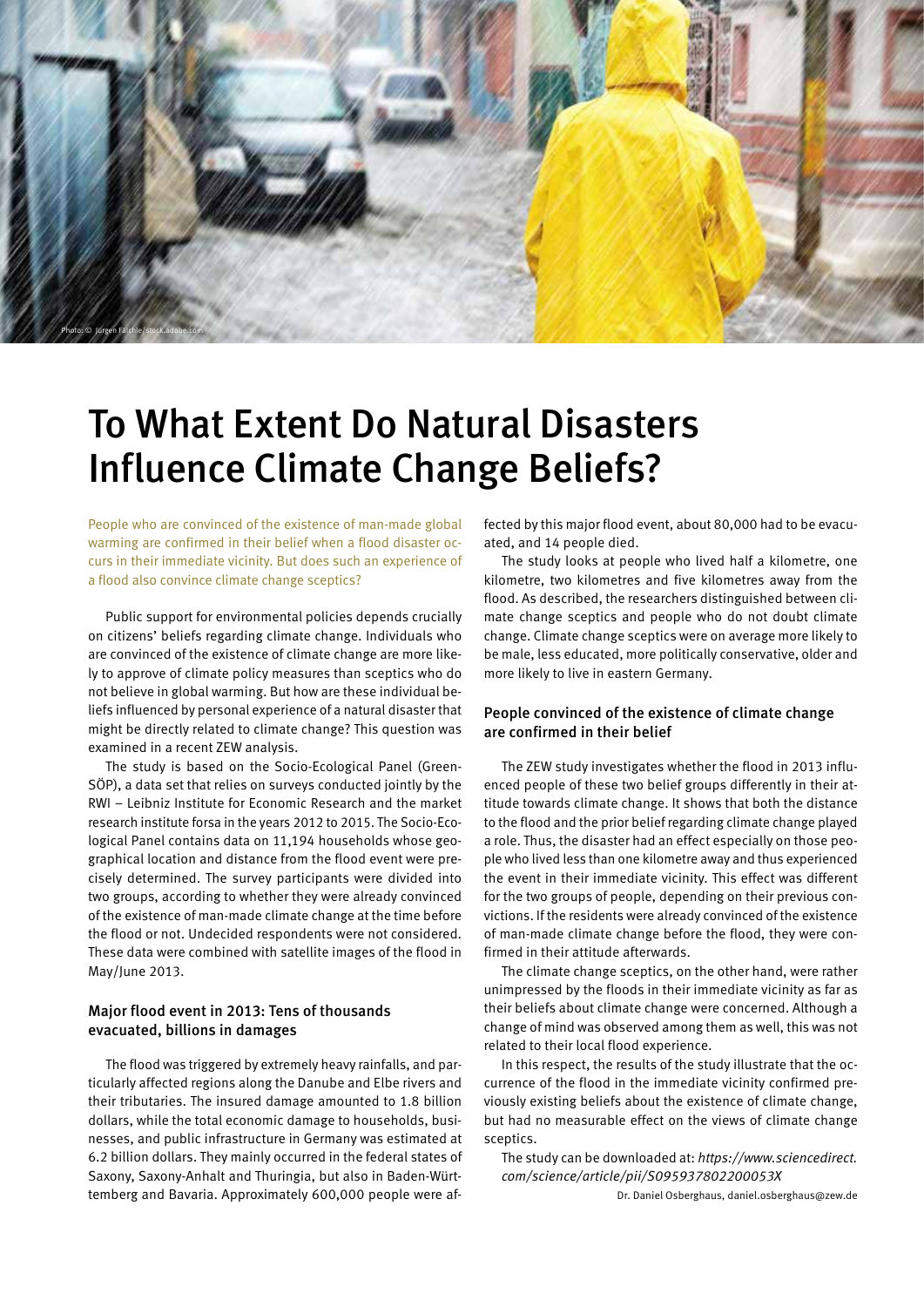# Q&A: How Can Real Estate Provide for Old Age? "The Market of Annuity Products Is Increasingly Growing in Germany"

Despite owning real estate, many people worry about their income in retirement. To solve this problem, various models for real estate annuitisation have come onto the market in recent years, including life annuity, the sale with usufruct and partial sale. In this interview, Dr. Karolin Kirschenmann sheds light on the different products and explains which people they are suitable for.

#### Who can benefit from annuitising their own real estate?

In principle, annuitisation of real estate is suitable for owners who do not want to or cannot pass on their house or flat to an heir, for example because they have no descendants or their children live abroad. Trying to avoid inheritance disputes could also be a motive. In addition, the products are particularly suitable for those who, despite owning a property, receive a comparatively small pension and want to maintain their standard of living in old age. This is particularly important given the growing pension gap that affects both current and future generations of pensioners.

In the past, households in Germany have mostly saved for a property with the aim of being able to live rent-free in old age. With property annuitisation, the new idea has come up that one might extract the money from the property itself. Generally speaking, the greater the value of the property and the older you are, the higher the monthly pension you can achieve through an annuity product.

#### The best-known products are the life annuity with a right to live in the property and the sale with usufruct. What's the difference between these two?

With the classic life annuity, you sell your house to the life annuity provider and in return you receive either a lifetime annuity or a temporary annuity, depending on the agreement made. At the same time, the seller retains the right to live in the property rent-free, which is also entered in the land register. The right to live in the property usually expires as soon as you move out of it.

If you sell your real estate with usufruct, you receive the purchase price all at once and continue to be responsible for the maintenance of the property yourself. Furthermore, the usufruct only ends with the death of the seller. If the resident moves into a nursing home, for example, he or she can continue to rent out the property as a usufructuary and thus generate income – this is not possible in the case of life annuity with a right of residence.

#### What opportunities does a partial sale offer?

In a partial sale, senior citizens do not sell their whole property, but only up to half of it. This means that after the sale there will be a co-owner with whom they must agree all further decisions regarding the property. They may continue to use the entire property, but pay a usage fee to the co-owner for the part that no longer belongs to them. The partial sale is particularly

interesting for those who find it important to remain owners of their property.

In general, for all these products, you have to look at the conditions very carefully and consider what works best for you. How long do you want to stay in the property? Do you still want to worry about hiring tradesmen? How young or old are you? Are you still in good health or not? All these things are relevant factors, which is why it is very difficult to find and recommend a blanket solution.

#### How popular are the products on the German market?

In general, the number of sales is still rather low. One obstacle on the German market, for example, is that uniform product standards are currently still missing. This means that there is a lack of certain quality standards or characteristics that these products have to meet so that consumers have objective criteria to compare the different offers.





### Dr. Karolin Kirschenmann

is deputy head of ZEW's Research Department "Pensions and Sustainable Financial Markets". Her research focuses on the areas of banking and global financial intermediation. In her work, she deals with the spillover of crises through global banking networks and the consequences for the real economy, as well as with the be-

Photo: © Anna Logue Fotografie

haviour of savers in crises. Her latest research projects focus on the role that banks play in the transformation towards a carbon-neutral economy. karolin.kirschenmann@zew.de

Currently, there is no such regulation in the market. Minimum standards already exist in the United Kingdom, for example. In the UK, there is a larger market for such products, which is completely privately organised, but with corresponding regulatory support.

But what we do see is that the German market is growing more and more. This can also be seen in the increased advertising for these products. Against the background that the pension gap is likely to widen in the future and the fact that we will have to work longer, these products could become significantly more important for future generations of pensioners.

→ Find more about this topic at: *www.zew.de/AM8153-1*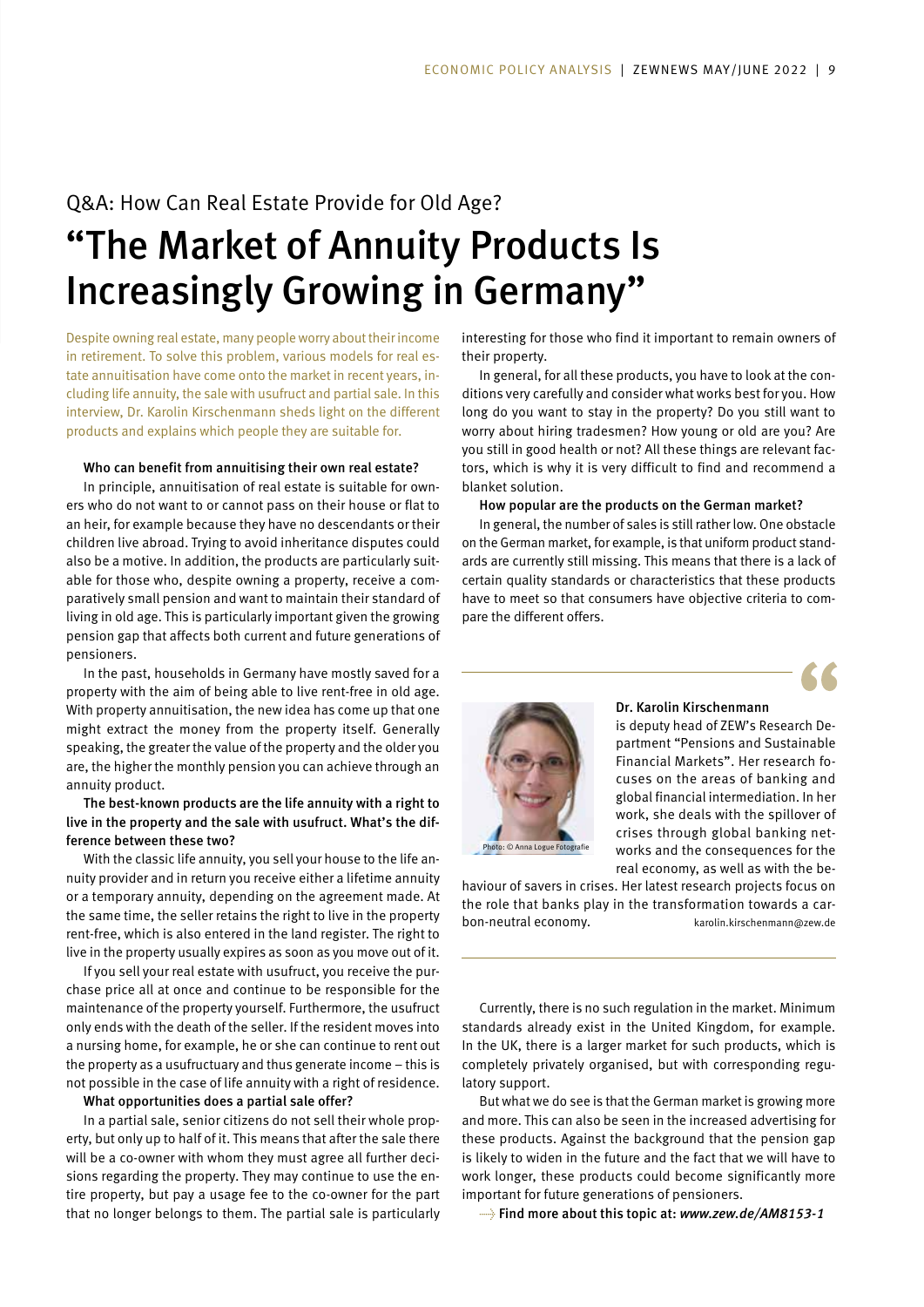### #ZEWlive on the Economic Impact of the Ukraine War

This year, 8 May, Victory in Europe Day, celebrating the end of the Second World War, was more symbolic than ever. The Russian invasion of Ukraine triggered a serious humanitarian crisis. The consequences of the war are being felt around the world. But what impact does the war in Ukraine have on the economy? This was discussed by US Consul General Norman Thatcher Scharpf and ZEW President Professor Achim Wambach on 10 May 2022 as part of the digital event series #ZEWlive. The event was moderated by journalist Jessica Sturmberg.

Major geopolitical challenges lie ahead for the European and global economy. Policymakers will now need to reconsider notions of sovereignty, international cooperation and security of supply in their decision-making. The direct consequences of war are already being felt. The biggest problem is the dependence on Russian gas and oil supplies. While the United States has already imposed an import ban on Russian oil, Germany and many other countries are far more dependent on Russian supplies. The USA is therefore planning to support the G7 countries in phasing out Russian oil exports. "This will drive the Western economy's shift away from dependence on Russian oil and gas and, in the long run, accelerate the transition to a green economy," said U.S. Consul General Norman Thatcher Scharpf. According to ZEW President Achim Wambach, Germany is not yet sufficiently prepared for the consequences of an energy shortage,

so action must be taken quickly. Cooperation with other countries is therefore more important than ever. Both discussion partners emphasised that the war in Ukraine has strengthened cohesion in Europe. Only together can the challenges of the future be mastered. From an economic perspective, however, a paradigm shift is necessary, according to Wambach. Economics and foreign policy are closely intertwined and the new geopolitical framework conditions must be taken into account: "We do not yet have economic models to deal with these situations, so there is still a lot to do," Achim Wambach concluded.



U.S. Consul General Norman Thatcher Scharpf (left) and ZEW President Achim Wambach (right) discuss the geopolitical challenges facing the European and the global economy under the moderation of Jessica Sturmberg. Photo: ZEW

# ZEW Conference on Ageing and Sustainable Finance

How do demographic change and climate change affect financial markets and their actors? In what ways do they influence financial decision-making, pensions, interest rates, and even the architecture and regulation of financial markets and institutions? To explore these questions, ZEW Mannheim organised a conference on "Ageing and Sustainable Finance" from 6 to 8 April 2022.

In addition to two keynote speeches by leading experts in sustainable finance and banking, the event featured presentations and discussions on 13 selected research papers by guests from more than ten different countries. Due to the ongoing COVID-19 pandemic, the conference was held in an online format.

In his keynote speech "Are investors willing to pay for sustainable investments?" Paul Smeets, professor of philanthropy and sustainable finance at Maastricht University in the Netherlands, summarised key findings from several of his studies and experiments on sustainable investment behaviour. In a survey conducted together with a Dutch pension fund, he showed that many investors in Europe do indeed have preferences for sustainable investments. This fact seems to be underestimated by pension fund boards. His work also documents a relatively low sensitivity of investors in Europe to higher fees on sustainable funds. As a caveat, he emphasised that the willingness to accept higher fees can be exploited by financial advisors – a finding that regulators should bear in mind.

Professor Koen Schoors from Ghent University, Belgium, gave a second keynote on green central banking. He described and discussed various policies to increase the banking sector's contribution to the transformation towards a greener economy. For instance, he highlighted that policies that only penalise climatedamaging brown assets without simultaneously reducing their profitability could be counter-productive. He also stressed the importance for central banks to take climate change into account when conducting their monetary policy due to its effects on price and financial stability.

In the course of the conference, researchers presented selected papers on sustainable household investment and consumption behaviour, ESG ratings, the role of reverse mortgages for oldage income, the effect of experiencing macro-economic shocks on savings decisions, as well as the consequences of demographic and climate change on different asset classes.

The conference provided an outstanding opportunity for guests to discuss the interconnection between two of the major longterm macroeconomic trends, demographic change and climate change, and to exchange ideas with interested researchers from all over the world.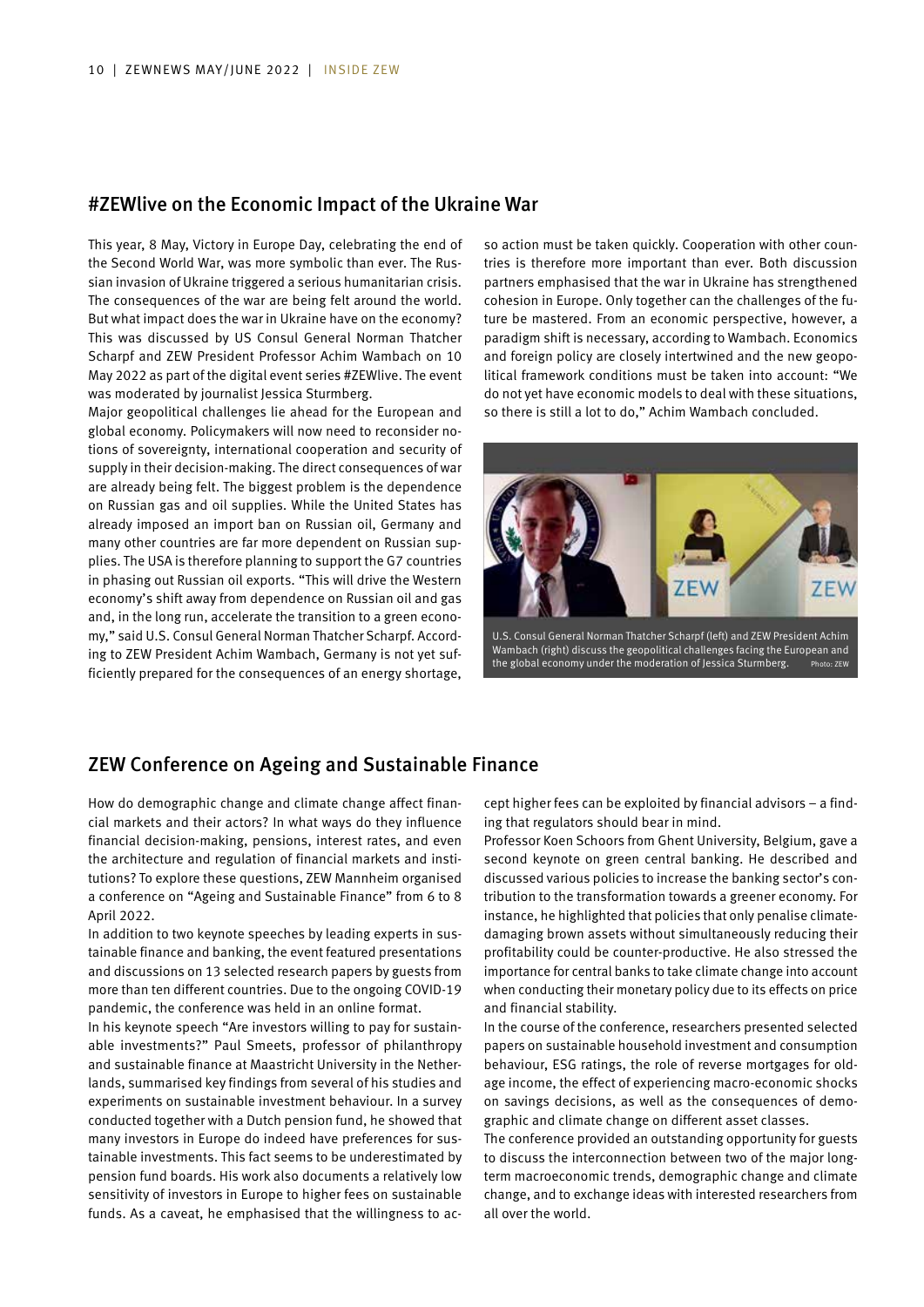### AI Start-up Activity Experiences Veritable Boom

NUMBER OF AI START-UPS IN GERMANY 1995 – 2021 BY AI BUSINESS MODELS



The years 2014 to 2018 saw a veritable AI start-up boom. Source: ZEW

Start-up activity in the field of artificial intelligence in Germany has been very dynamic over the past decade, as a ZEW study shows. The years 2014 to 2018 saw a veritable start-up boom with annual figures rising from 250 newly founded companies to over 450. AI start-ups have a high probability of survival in the market and are characterised by strong growth in employee numbers. In 2021, 92 per cent of all the AI start-ups studied, i.e. around 6,000 companies, were still economically active. A look at the field of activity of the AI start-ups shows that approximately two-thirds are involved in the development of AI technologies or AI applications that are either used as products or services for other companies or are a key component of the start-up's range of services. Around ten per cent are AI consultants who offer advice on the topic of AI for other companies or institutions. Around 20 per cent of the AI start-ups surveyed use AI as a process technology for their own products or the provision of services.

Dr. Christian Rammer, christian.rammer@zew.de

#### Eurozone: Medium-Term Inflation and Interest Rate Expectations Rise Again

POINT FORECAST OF THE ANNUAL INFLATION RATE IN THE EURO AREA (percentage change in the average annual growth rate of the HICP)



Source: ZEW

According to a survey among financial market experts conducted by ZEW in May 2022, inflation in the euro area is expected to be well above the ECB's two per cent target in 2022 before declining to 2.5 per cent in 2024. The mean prognosis is 6.2 for 2022, 3.8 for 2023 and 2.9 for 2024. The median forecast is 6.3 per cent, with the lowest (highest) 20 per cent of submitted inflation forecasts being smaller (larger) than 5.5 per cent (7.0 per cent). For 2023 and 2024, the median forecasts are lower at 3.5 and 2.5 per cent respectively. Sixty per cent of respondents predict inflation to be between 2.8 and 5 per cent (2023) and between 2.0 and 3.5 per cent (2024). The main drivers are developments in energy prices, raw materials, supply chain disruptions and the war in Ukraine. The trade war, wages, exchange rates and the green transformation are also likely to contribute positively to inflation. Due to these high inflation expectations, financial market experts expect to see a more aggressive monetary policy. Thibault Cézanne, thibault.cezanne@zew.de



Second IMES Workshop

# Labour Market Workshop

ZEW's Junior Research Group "Integration of Migrants and Attitudes Towards the Welfare State" (IMES) is pleased to announce its second international workshop on 22 and 23 September 2022 in Mannheim. The event brings together international scholars from different social sciences studying the impact of migration in the host countries. The keynote speakers will be Marueen Eger (Umeå University) and Giovanni Peri (UC Davis). Please submit an extended abstract or a full paper (preliminary versions are welcome) to immigration@zew.de no later than 31 May 2022. More Information: *www.zew.de/VA3804-1* 

ZEW is happy to announce the fifth workshop on Spatial Dimensions of the Labour Market to be held on 5 and 6 October 2022. The event focuses on a broad range of topics related to regional labour markets. This year, a special focus is on aspects revolving around the COVID-19 crisis. The workshop aims to bring together frontier research of labour economists, regional economists, sociologists, geographers and scholars from related fields. It provides a forum that allows scientists to network while fostering the exchange of research ideas and results. More information: *www.zew.de/VA3822-1*